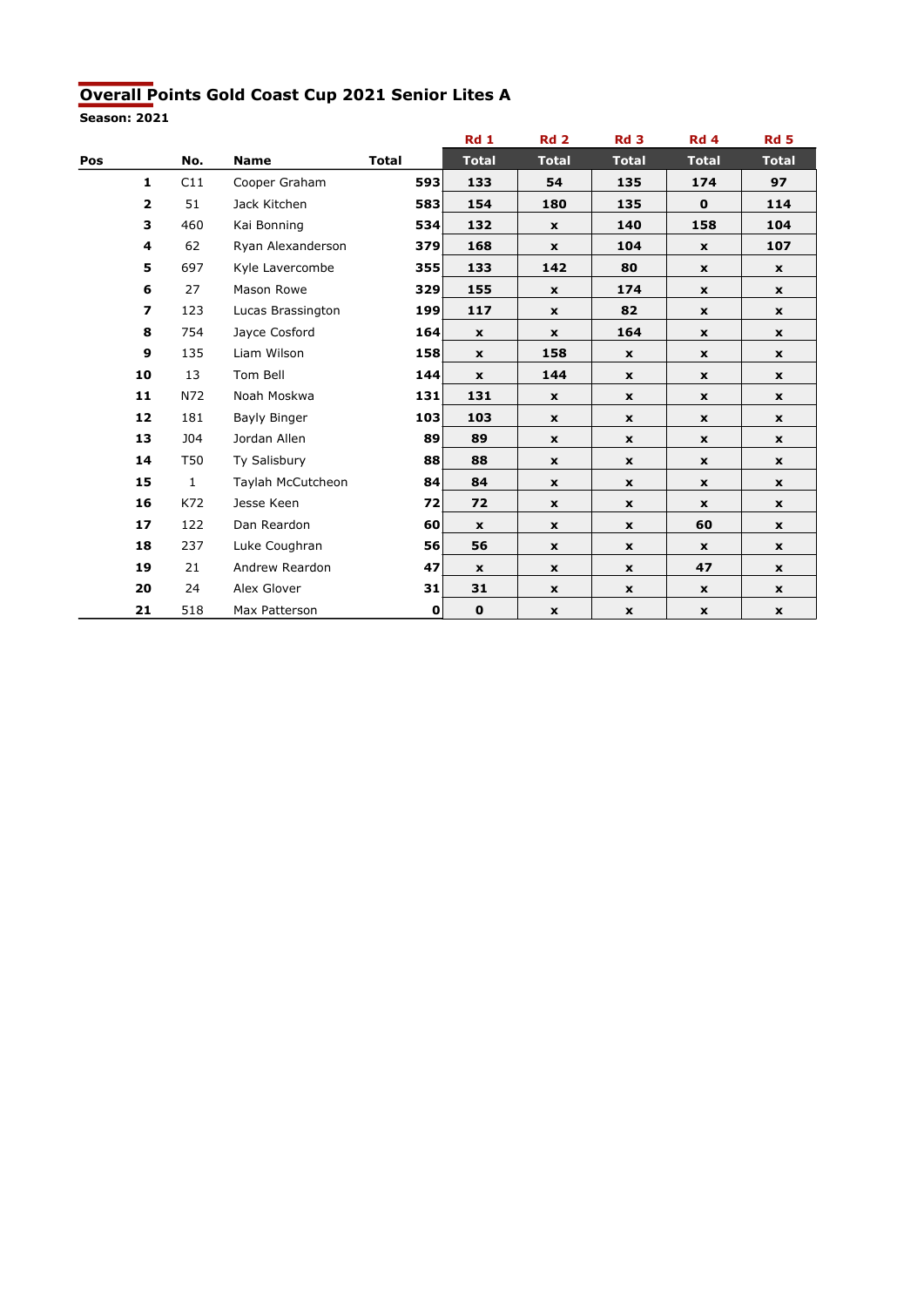## Overall Points Gold Coast Cup 2021 Senior Lites B

|     |    |              |                       |              |                 | Rd1                | <b>Rd 2</b>        | Rd <sub>3</sub>    | Rd 4               | <b>Rd 5</b>        |
|-----|----|--------------|-----------------------|--------------|-----------------|--------------------|--------------------|--------------------|--------------------|--------------------|
| Pos |    | No.          | <b>Name</b>           | <b>Total</b> |                 | <b>Total</b>       | <b>Total</b>       | <b>Total</b>       | <b>Total</b>       | <b>Total</b>       |
|     | 1  | 225          | Jayden McIntosh       |              | 525             | 157                | 138                | 138                | x                  | 92                 |
|     | 2  | <b>J04</b>   | Jordan Allen          |              | 455             | 111                | 87                 | 87                 | 113                | 57                 |
|     | 3  | 226          | <b>Brock DeRyck</b>   |              | 450             | $\pmb{\mathsf{x}}$ | 129                | 129                | 100                | 92                 |
|     | 4  | N86          | Nicholas Pike         |              | 418             | $\pmb{\mathsf{x}}$ | 121                | 121                | 90                 | 86                 |
|     | 5  | $\mathbf{1}$ | Taylah McCutcheon     |              | 340             | x                  | 170                | 170                | x                  | x                  |
|     | 6  | N72          | Noah Moskwa           |              | 336             | $\pmb{\mathsf{x}}$ | 168                | 168                | X                  | X                  |
|     | 7  | T50          | Ty Salisbury          |              | 315             | 121                | 97                 | 97                 | X                  | x                  |
|     | 8  | X            | Dean Gray             |              | 294             | $\pmb{\mathsf{x}}$ | x                  | X                  | 180                | 114                |
|     | 9  | 96           | Sam MacNellie         |              | 292             | 150                | $\pmb{\mathsf{x}}$ | $\pmb{\mathsf{x}}$ | 101                | 41                 |
|     | 10 | 429          | Alex Griffiths        |              | 270             | $\pmb{\times}$     | 135                | 135                | x                  | x                  |
|     | 11 | 237          | Jake Coughran         |              | 250             | 68                 | 91                 | 91                 | X                  | $\pmb{\mathsf{x}}$ |
|     | 12 | 255          | <b>Bailey Graham</b>  |              | 230             | $\mathbf{x}$       | 115                | 115                | x                  | X                  |
|     | 13 | 231          | Dale Mullens          |              | 208             | $\pmb{\mathsf{x}}$ | 104                | 104                | X                  | X                  |
|     | 14 | 204          | <b>Travis Simpson</b> |              | 198             | $\pmb{\mathsf{x}}$ | X                  | X                  | 126                | 72                 |
|     | 15 | 45           | Kayleb Fawcett        |              | 168             | 68                 | 50                 | 50                 | X                  | x                  |
|     | 16 | 123          | Lucas Brassington     |              | 167             | 167                | $\pmb{\mathsf{x}}$ | $\pmb{\mathsf{x}}$ | X                  | X                  |
|     | 17 | 383          | Ryan Glanz            |              | 160             | $\pmb{\mathsf{x}}$ | 80                 | 80                 | X                  | x                  |
|     | 18 | 423          | Jaiked Downie         |              | 160             | $\pmb{\mathsf{x}}$ | 80                 | 80                 | x                  | x                  |
|     | 19 | 963          | Corey Whittington     |              | 152             | $\pmb{\mathsf{x}}$ | x                  | $\pmb{\mathsf{x}}$ | 123                | 29                 |
|     | 20 | 181          | Bayly Binger          |              | 146             | 146                | X                  | $\pmb{\mathsf{x}}$ | X                  | x                  |
|     | 21 | 213          | Benjamin Post         |              | 140             | $\pmb{\mathsf{x}}$ | X                  | X                  | 140                | $\pmb{\mathsf{x}}$ |
|     | 22 | N46          | Nash Ihle             |              | 136             | x                  | 68                 | 68                 | $\pmb{\mathsf{x}}$ | x                  |
|     | 23 | 98           | Dyllan Kuiper         |              | 129             | 129                | $\pmb{\mathsf{x}}$ | $\pmb{\mathsf{x}}$ | X                  | X                  |
|     | 24 | 38           | Simone Bali           |              | 124             | $\pmb{\mathsf{x}}$ | 62                 | 62                 | X                  | x                  |
|     | 25 | 32           | <b>Brady Mitchell</b> |              | 121             | 121                | x                  | $\pmb{\mathsf{x}}$ | x                  | x                  |
|     | 26 | 845          | Sam Neale             |              | 114             | $\pmb{\times}$     | X                  | X                  | $\pmb{\mathsf{x}}$ | 114                |
|     | 27 | 51           | Luke Miles            |              | 101             | $\pmb{\mathsf{x}}$ | X                  | $\pmb{\mathsf{x}}$ | 101                | x                  |
|     | 28 | 86           | Nicholas Pike         |              | 101             | 101                | $\pmb{\mathsf{x}}$ | $\pmb{\mathsf{x}}$ | x                  | $\pmb{\mathsf{x}}$ |
|     | 29 | 211          | Matt Dank             |              | 100             | $\pmb{\mathsf{x}}$ | X                  | $\pmb{\mathsf{x}}$ | $\pmb{\mathsf{x}}$ | 100                |
|     | 30 | 723          | Ben Dillaway          |              | 82              | $\pmb{\mathsf{x}}$ | X                  | X                  | 82                 | x                  |
|     | 31 | 24           | Alex Glover           |              | 78              | 78                 | x                  | x                  | x                  | x                  |
|     | 32 | 59           | Jack Cunningham       |              | 78              | x                  | X                  | X                  | X                  | 78                 |
|     | 33 | 351          | Ky Binstead           |              | 78              | $\pmb{\mathsf{x}}$ | $\pmb{\mathsf{x}}$ | $\pmb{\mathsf{x}}$ | $\pmb{\mathsf{x}}$ | 78                 |
|     | 34 | 512          | Alex Staatz           |              | 68              | $\pmb{\mathsf{x}}$ | x                  | X                  | x                  | 68                 |
|     | 35 | M24          | Jayden McDonald       |              | 60              | $\pmb{\mathsf{x}}$ | x                  | X                  | x                  | 60                 |
|     | 36 | 711          | Scott Burnside        |              | 35 <sup>2</sup> | $\pmb{\mathsf{x}}$ | x                  | $\pmb{\mathsf{x}}$ | 35                 | x                  |
|     | 37 | 349          | Tim Williams          |              | 31              | x                  | X                  | X                  | X                  | 31                 |
|     | 38 | 129          | Hudson Cameron        |              | 25              | $\pmb{\mathsf{x}}$ | $\pmb{\mathsf{x}}$ | $\pmb{\mathsf{x}}$ | $\pmb{\mathsf{x}}$ | 25                 |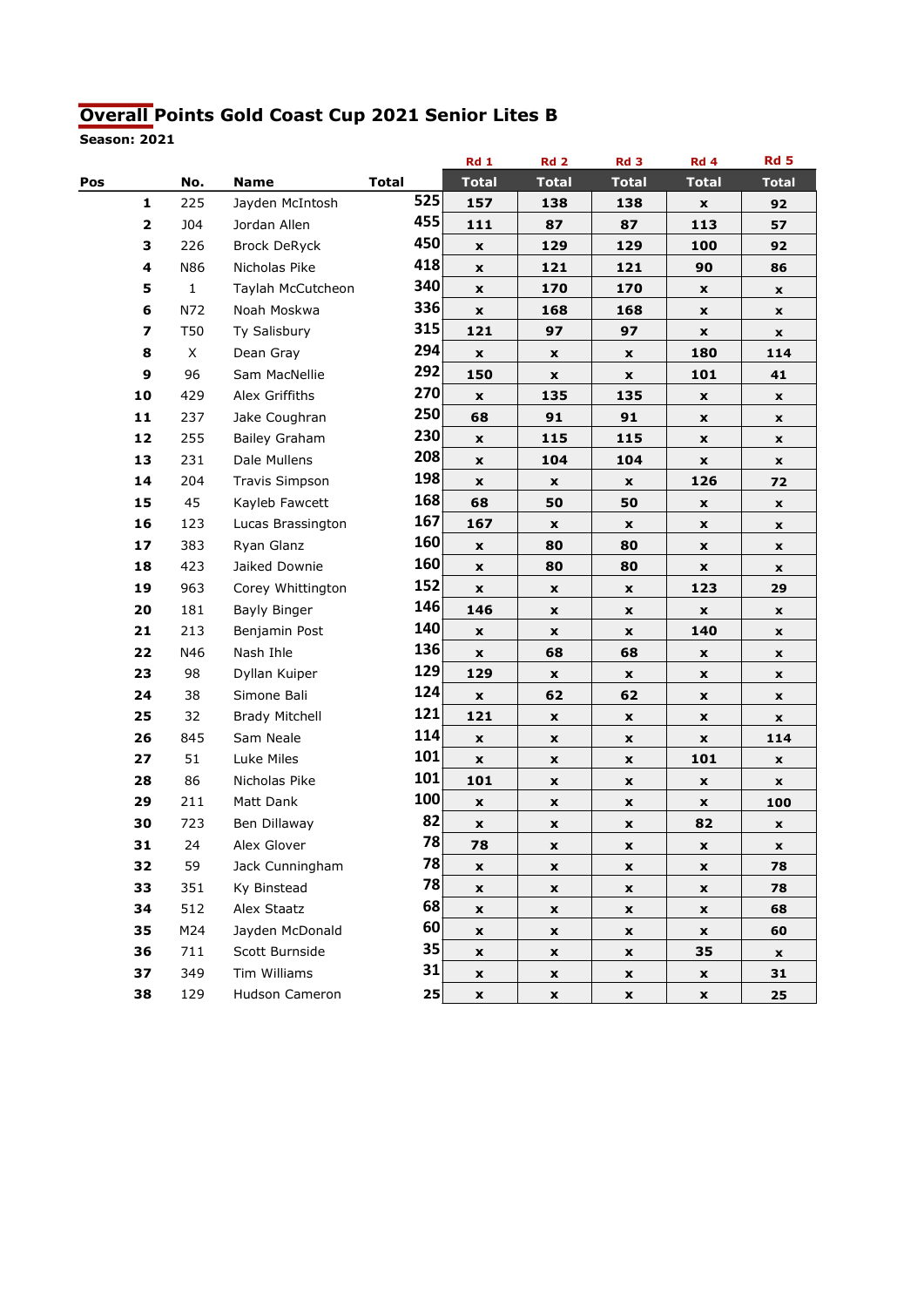## Overall Points Gold Coast Cup 2021 Senior 125cc

|     |                |              |                       |              |     | <b>Rd 2</b>        | Rd <sub>3</sub>    | Rd 4               | <b>Rd 5</b>        |
|-----|----------------|--------------|-----------------------|--------------|-----|--------------------|--------------------|--------------------|--------------------|
| Pos |                | No.          | <b>Name</b>           | <b>Total</b> |     | <b>Total</b>       | <b>Total</b>       | <b>Total</b>       | <b>Total</b>       |
|     | 1              | 111          | Mike Sleeter          |              | 315 | 164                | 47                 | $\pmb{\mathsf{x}}$ | 104                |
|     | $\overline{2}$ | 122          | Dan Reardon           |              | 268 | $\pmb{\mathsf{x}}$ | x                  | 180                | 88                 |
|     | 3              | $\mathsf{C}$ | Corey Creed           |              | 242 | 154                | $\pmb{\mathsf{x}}$ | $\pmb{\mathsf{x}}$ | 88                 |
|     | 4              | 21           | Andrew Reardon        |              | 234 | $\pmb{\mathsf{x}}$ | 22                 | 162                | 50                 |
|     | 5              | 639          | Peter Lennan          |              | 198 | $\pmb{\mathsf{x}}$ | 23                 | 150                | 25                 |
|     | 6              | 596          | Jonni Row             |              | 182 | $\pmb{\mathsf{x}}$ | $\pmb{\mathsf{x}}$ | 139                | 43                 |
|     | 7              | 51           | Robbie Marshall       |              | 174 | 174                | $\mathbf x$        | $\pmb{\mathsf{x}}$ | $\pmb{\mathsf{x}}$ |
|     | 8              | 95           | Sam Lyttle            |              | 142 | 94                 | $\pmb{\mathsf{x}}$ | $\pmb{\mathsf{x}}$ | 48                 |
|     | 9              | 48           | <b>Blake Cobbin</b>   |              | 137 | $\pmb{\mathsf{x}}$ | 43                 | $\pmb{\mathsf{x}}$ | 94                 |
|     | 10             | $\mathbf{1}$ | <b>Todd Waters</b>    |              | 120 | $\pmb{\mathsf{x}}$ | $\pmb{\mathsf{x}}$ | $\pmb{\mathsf{x}}$ | 120                |
|     | 11             | 21/57        | Jackson Richardson    |              | 104 | $\pmb{\mathsf{x}}$ | $\pmb{\mathsf{x}}$ | $\pmb{\mathsf{x}}$ | 104                |
|     | 12             | 7            | Luke Wilson           |              | 103 | $\pmb{\mathsf{x}}$ | 29                 | $\pmb{\mathsf{x}}$ | 74                 |
|     | 13             | 25           | Ash Martin            |              | 100 | $\pmb{\mathsf{x}}$ | 26                 | $\pmb{\mathsf{x}}$ | 74                 |
|     | 14             | 53           | Ryan Maher            |              | 85  | $\pmb{\mathsf{x}}$ | 27                 | $\pmb{\mathsf{x}}$ | 58                 |
|     | 15             | 196          | Tasman Hutch          |              | 84  | $\pmb{\mathsf{x}}$ | 21                 | $\pmb{\mathsf{x}}$ | 63                 |
|     | 16             | 47           | <b>Braden Collins</b> |              | 78  | $\pmb{\mathsf{x}}$ | $\pmb{\mathsf{x}}$ | $\pmb{\mathsf{x}}$ | 78                 |
|     | 17             | 101          | Ricky Lonie           |              | 75  | $\pmb{\mathsf{x}}$ | 25                 | $\pmb{\mathsf{x}}$ | 50                 |
|     | 18             | 221          | <b>Brock Harper</b>   |              | 66  | $\pmb{\mathsf{x}}$ | x                  | $\pmb{\mathsf{x}}$ | 66                 |
|     | 19             | 338          | Kaein Patterson       |              | 62  | $\pmb{\mathsf{x}}$ | $\pmb{\mathsf{x}}$ | $\pmb{\mathsf{x}}$ | 62                 |
|     | 20             | 69R          | Jace Cosford          |              | 60  | $\pmb{\mathsf{x}}$ | 60                 | $\pmb{\mathsf{x}}$ | $\pmb{\mathsf{x}}$ |
|     | 21             | 6JW          | Jay Wilson            |              | 54  | $\pmb{\mathsf{x}}$ | 54                 | $\pmb{\mathsf{x}}$ | $\pmb{\mathsf{x}}$ |
|     | 22             | 194          | Gavin Heggs           |              | 51  | $\pmb{\mathsf{x}}$ | $\pmb{\mathsf{x}}$ | $\pmb{\mathsf{x}}$ | 51                 |
|     | 23             | 29           | Joel Rizzo            |              | 50  | $\pmb{\mathsf{x}}$ | 50                 | $\pmb{\mathsf{x}}$ | $\pmb{\mathsf{x}}$ |
|     | 24             | 113          | Chris Thomsen         |              | 47  | $\pmb{\mathsf{x}}$ | $\pmb{\mathsf{x}}$ | 47                 |                    |
|     | 25             | 10           | Dylan Wilson          |              | 45  | $\pmb{\mathsf{x}}$ | 45                 | $\pmb{\mathsf{x}}$ | $\pmb{\mathsf{x}}$ |
|     | 26             | W94          | Wade Towerton         |              | 43  | $\pmb{\mathsf{x}}$ | $\pmb{\mathsf{x}}$ | $\pmb{\mathsf{x}}$ | 43                 |
|     | 27             | 68           | Matt McFerran         |              | 41  | $\pmb{\mathsf{x}}$ | 41                 | $\pmb{\mathsf{x}}$ | $\pmb{\mathsf{x}}$ |
|     | 28             | 52           | Kobie Wolff           |              | 39  | $\pmb{\mathsf{x}}$ | 39                 | $\pmb{\mathsf{x}}$ | $\pmb{\mathsf{x}}$ |
|     | 29             | $-22-$       | - 4593732 -           |              | 37  | $\pmb{\mathsf{x}}$ | 37                 | $\pmb{\mathsf{x}}$ | $\pmb{\mathsf{x}}$ |
|     | 30             | 105          | Kyle Lavercombe       |              | 35  | $\pmb{\mathsf{x}}$ | 35                 | $\pmb{\mathsf{x}}$ | $\pmb{\mathsf{x}}$ |
|     | 31             | 689          | Noah Moskwa           |              | 33  | $\pmb{\mathsf{x}}$ | 33                 | $\pmb{\mathsf{x}}$ | $\pmb{\mathsf{x}}$ |
|     | 32             | 92           | Mick Macdermid        |              | 31  | $\pmb{\mathsf{x}}$ | 31                 | $\pmb{\mathsf{x}}$ | $\pmb{\mathsf{x}}$ |
|     | 33             | 84           | Justin Lenz           |              | 24  | $\pmb{\mathsf{x}}$ | 24                 | $\pmb{\mathsf{x}}$ | $\pmb{\mathsf{x}}$ |
|     | 34             | T28          | Kenji Yamada          |              | 20  | $\pmb{\mathsf{x}}$ | 20                 | $\pmb{\mathsf{x}}$ | $\pmb{\mathsf{x}}$ |
|     | 35             | 11           | Akira Yamada          |              | 0   | $\pmb{\mathsf{x}}$ | $\mathbf 0$        | $\pmb{\mathsf{x}}$ | $\pmb{\mathsf{x}}$ |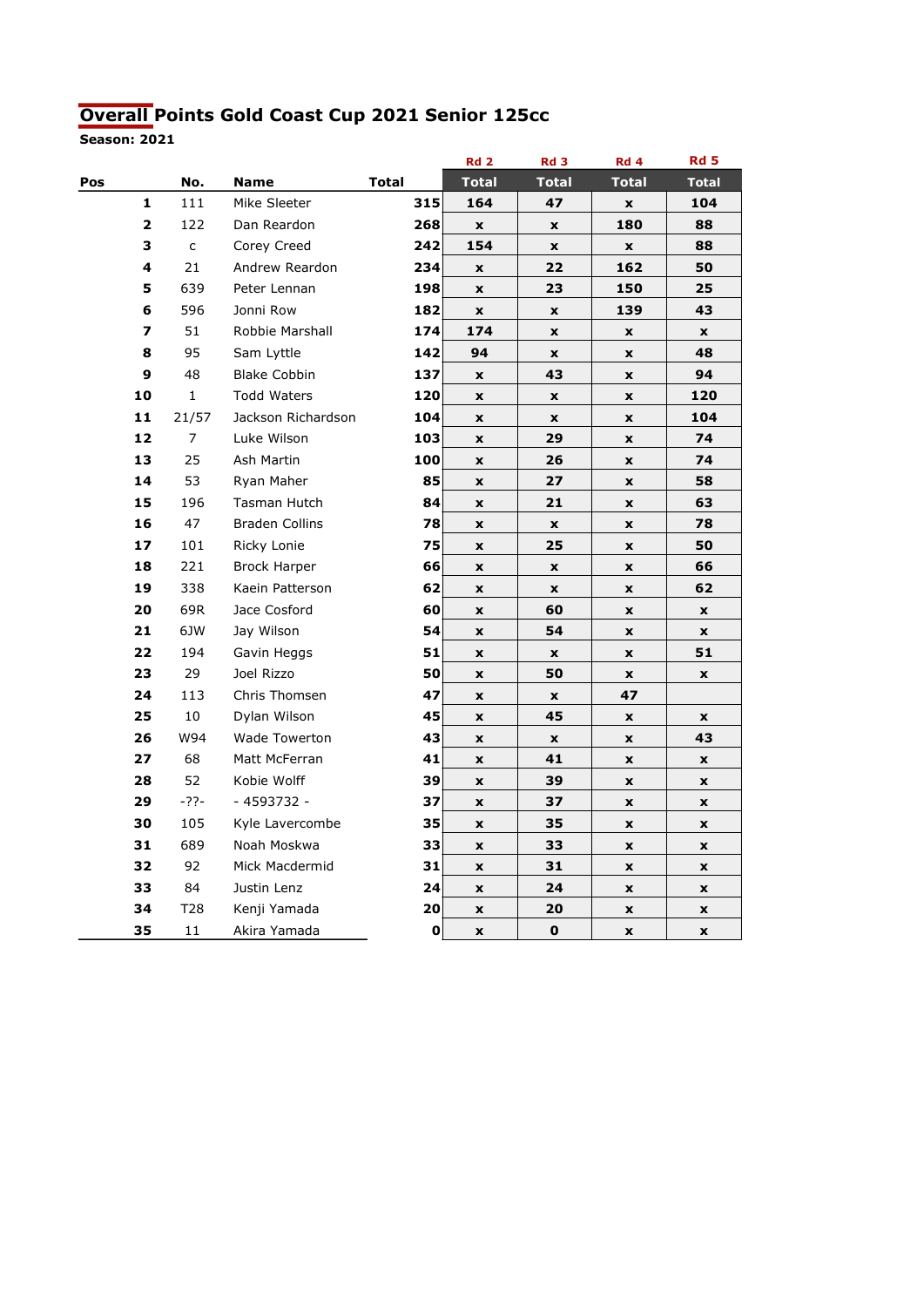## Overall Points Gold Coast Cup 2021 Senior Open A

|     | <b>Season: 2021</b>      |            |                       |              | Rd 1               | Rd <sub>2</sub>    | Rd <sub>3</sub>    | Rd 4               | Rd <sub>5</sub>    |
|-----|--------------------------|------------|-----------------------|--------------|--------------------|--------------------|--------------------|--------------------|--------------------|
| Pos |                          | No.        | <b>Name</b>           | <b>Total</b> | <b>Total</b>       | <b>Total</b>       | <b>Total</b>       | <b>Total</b>       | <b>Total</b>       |
|     | $\mathbf 1$              | 688        | Brad McFarlane        | 592          | 125                | 129                | 104                | 133                | 101                |
|     | $\overline{\mathbf{2}}$  | 27         | Mason Rowe            | 521          | 167                | 174                | 180                | $\pmb{\mathsf{x}}$ | x                  |
|     | 3                        | 518        | Max Patterson         | 445          | 119                | $\pmb{\mathsf{x}}$ | 74                 | 142                | 110                |
|     | 4                        | 48         | <b>Blake Cobbin</b>   | 436          | 168                | 168                | 100                | $\mathbf{x}$       | x                  |
|     | 5                        | 51         | Jack Kitchen          | 395          | $\mathbf x$        | 147                | 138                | $\mathbf x$        | 110                |
|     | 6                        | 460        | Kai Bonning           | 377          | $\pmb{\times}$     | $\pmb{\mathsf{x}}$ | 131                | 147                | 99                 |
|     | $\overline{\phantom{a}}$ | 308        | Jeremy Smith          | 339          | 115                | 117                | 107                | $\pmb{\mathsf{x}}$ | $\pmb{\mathsf{x}}$ |
|     | 8                        | <b>J46</b> | Jake Gaby             | 275          | 144                | $\pmb{\mathsf{x}}$ | 131                | $\mathbf{x}$       | x                  |
|     | 9                        | 95         | Sam Little            | 257          | x                  | 119                | 56                 | 82                 | x                  |
|     | 10                       | 62         | Noah Alexanderson     | 227          | 154                | $\pmb{\times}$     | 73                 | $\mathbf x$        | x                  |
|     | 11                       | 697        | Kyle Lavercombe       | 221          | 86                 | 135                | $\pmb{\mathsf{x}}$ | $\pmb{\mathsf{x}}$ | x                  |
|     | 12                       | 67         | Jake McCutcheon       | 209          | 123                | $\pmb{\mathsf{x}}$ | 86                 | $\mathbf{x}$       | x                  |
|     | 13                       | 51M        | Robbie Marshall       | 180          | $\pmb{\times}$     | X                  | $\mathbf x$        | 180                | x                  |
|     | 14                       | 440        | Jai Walker            | 162          | $\mathbf x$        | X                  | 162                | x                  | x                  |
|     | 15                       | 135        | Liam Wilson           | 135          | $\pmb{\mathsf{x}}$ | 135                | $\pmb{\mathsf{x}}$ | $\mathbf x$        | x                  |
|     | 16                       | 21         | Andrew Reardon        | 121          | 35                 | $\pmb{\mathsf{x}}$ | $\pmb{\mathsf{x}}$ | 86                 | x                  |
|     | 17                       | 28         | Steven Duck           | 111          | $\pmb{\mathsf{x}}$ | X                  | 111                | $\pmb{\mathsf{x}}$ | x                  |
|     | 18                       | 122        | Dan Reardon           | 108          | $\pmb{\times}$     | $\pmb{\times}$     | $\pmb{\chi}$       | 108                | x                  |
|     | 19                       | 895        | Daniel Ruddick        | 97           | $\pmb{\mathsf{x}}$ | $\pmb{\mathsf{x}}$ | 97                 | $\pmb{\times}$     | x                  |
|     | 20                       | 418        | <b>Brodie Edwards</b> | 94           | 47                 | X                  | x                  | 47                 | x                  |
|     | 21                       | 173        | Taylor Lundberg       | 93           | x                  | $\pmb{\mathsf{x}}$ | X                  | $\pmb{\mathsf{x}}$ | 92                 |
|     | 22                       | <b>J44</b> | Jay Bignold           | 60           | $\pmb{\mathsf{x}}$ | X                  | 60                 | $\pmb{\mathsf{x}}$ | X                  |
|     | 23                       | 77         | Cayle Beauchamp       | 54           | $\mathbf x$        | $\mathbf x$        | $\mathbf x$        | 54                 | x                  |
|     | 24                       | C11        | Cooper Graham         | 50           | $\mathbf x$        | 50                 | $\mathbf x$        | X                  | x                  |
|     | 25                       | 47         | Jack Field            | 43           | X                  | x                  | x                  | x                  | 43                 |
|     | 26                       | <b>J69</b> | Joel Antees           | 43           | 43                 | $\pmb{\times}$     | $\pmb{\mathsf{x}}$ | $\pmb{\mathsf{x}}$ | $\mathbf x$        |
|     | 27                       | 51B        | <b>Billy Berry</b>    | 41           | $\pmb{\mathsf{x}}$ | $\pmb{\mathsf{x}}$ | $\pmb{\mathsf{x}}$ | 41                 | x                  |
|     | 28                       | <b>J47</b> | Ben Gaby              | 39           | 39                 | x                  | x                  | X                  | $\mathbf{x}$       |
|     | 29                       | 433        | Mitchell Brown        | 33           | 33                 | X                  | X                  | x                  | x                  |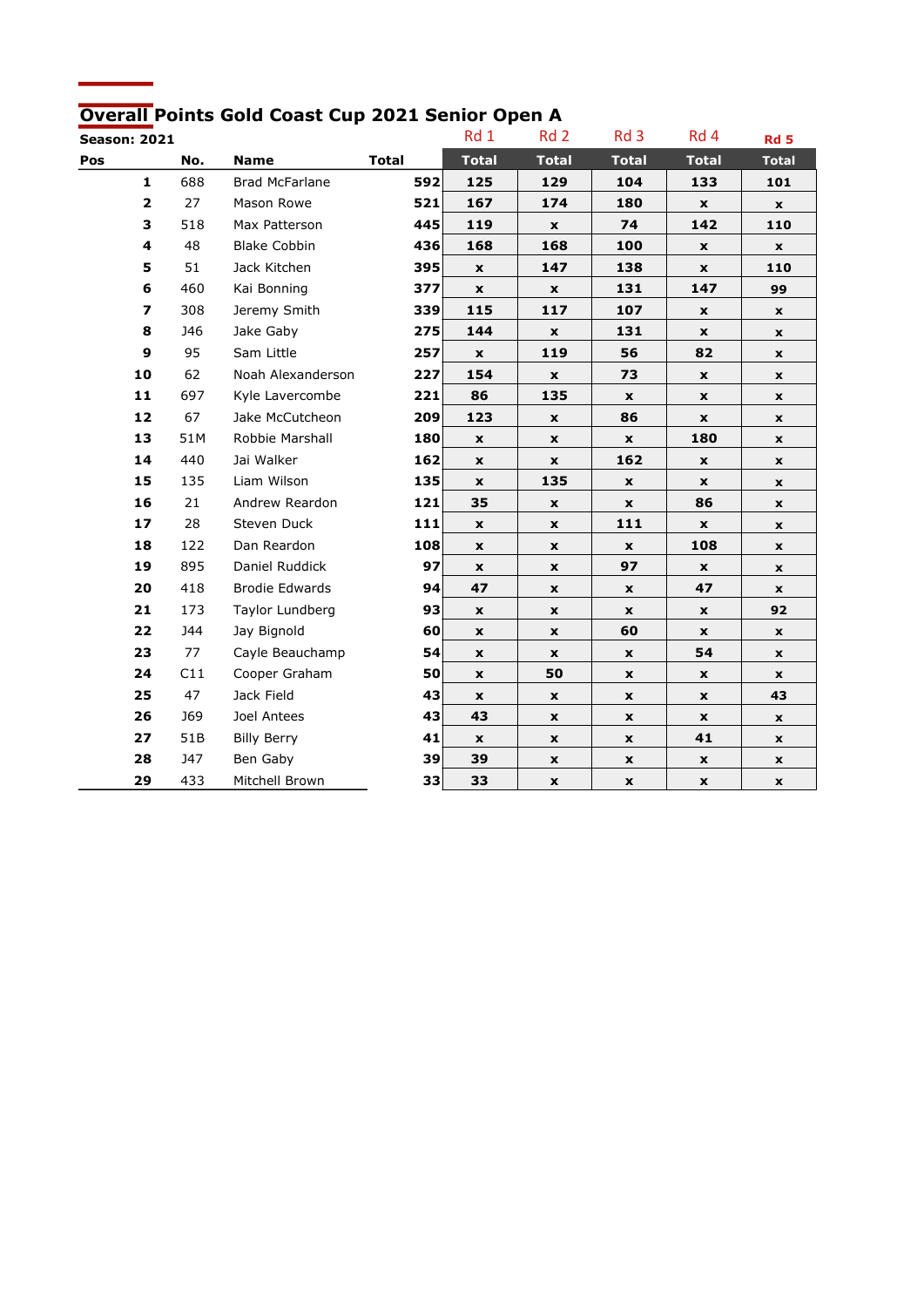# Overall Points Gold Coast Cup 2021 Senior Open B

|     |                     |                        |              | <b>Rd 1</b>               | <b>Rd 2</b>        | Rd <sub>3</sub>    | Rd 4               | <b>Rd 5</b>        |
|-----|---------------------|------------------------|--------------|---------------------------|--------------------|--------------------|--------------------|--------------------|
| Pos | No.                 | <b>Name</b>            | <b>Total</b> | <b>Total</b>              | <b>Total</b>       | <b>Total</b>       | <b>Total</b>       | <b>Total</b>       |
|     | X<br>1              | <b>Bradley Ellul</b>   | 584          | 86                        | 145                | 136                | 124                | 93                 |
|     | $\mathbf{2}$<br>221 | <b>Brock Harper</b>    | 489          | $\mathbf{x}$              | 132                | 144                | 123                | 90                 |
|     | 3<br>351            | Kai Binstead           | 480          | 119                       | 119                | 111                | 57                 | 74                 |
|     | 505<br>4            | Matt Popp              | 480          | $\pmb{\mathsf{x}}$        | $\pmb{\mathsf{x}}$ | 180                | 180                | 120                |
|     | 332<br>5            | Michael Radatti        | 421          | 123                       | 105                | 83                 | 60                 | 50                 |
|     | 6<br>N86            | Nicholas Pike          | 380          | $\pmb{\mathsf{x}}$        | 90                 | 127                | 70                 | 93                 |
|     | 7<br>123            | Lucas Brassington      | 345          | $\pmb{\mathsf{x}}$        | x                  | 101                | 151                | 93                 |
|     | 226<br>8            | Brock de Ryck          | 321          | x                         | x                  | 138                | 86                 | 97                 |
|     | 9<br>66             | Nathan Benard          | 307          | 154                       | 153                | $\pmb{\mathsf{x}}$ | X                  | $\pmb{\mathsf{x}}$ |
|     | 194<br>10           | Gavin Heggs            | 299          | 161                       | x                  | X                  | 138                | X                  |
|     | N27<br>11           | Noah Briggs            | 240          | 76                        | 123                | $\pmb{\mathsf{x}}$ | 41                 | X                  |
|     | 12<br>96M           | Samuel MacNellie       | 234          | $\mathbf{x}$              | 143                | $\mathbf{x}$       | 27                 | 64                 |
|     | 703<br>13           | <b>Cameron Torrens</b> | 231          | $\pmb{\mathsf{x}}$        | x                  | 84                 | 94                 | 53                 |
|     | 14<br>J47           | Ben Gaby               | 231          | 93                        | x                  | 138                | X                  | X                  |
|     | 15<br>182           | Ryan Apps              | 210          | 43                        | 113                | X                  | 54                 | x                  |
|     | 306<br>16           | Dylan Gunther          | 204          | $\boldsymbol{\mathsf{x}}$ | $\pmb{\mathsf{x}}$ | 101                | 103                | X                  |
|     | 17<br>433           | Mitchell Brown         | 185          | 76                        | 109                | $\pmb{\mathsf{x}}$ | X                  | X                  |
|     | 57<br>18            | Luke Beechy            | 173          | $\pmb{\mathsf{x}}$        | x                  | 83                 | x                  | 90                 |
|     | 619<br>19           | Dylan O'Keeffe         | 149          | $\pmb{\mathsf{x}}$        | $\pmb{\mathsf{x}}$ | $\pmb{\mathsf{x}}$ | 108                | 41                 |
|     | 20<br>723           | Ben Dillaway           | 145          | X                         | 97                 | 48                 | x                  | X                  |
|     | 237<br>21           | Jake Coughran          | 130          | $\pmb{\mathsf{x}}$        | x                  | $\pmb{\mathsf{x}}$ | 84                 | 46                 |
|     | 22<br>416           | <b>Brandon Cross</b>   | 123          | $\mathbf{x}$              | 123                | $\mathbf{x}$       | x                  | x                  |
|     | 23<br>86            | Luke Daly              | 120          | X                         | 120                | X                  | $\pmb{\mathsf{x}}$ | X                  |
|     | 24<br>156           | Tom Bently             | 117          | X                         | x                  | 117                | $\pmb{\mathsf{x}}$ | X                  |
|     | 25<br>744           | Mackenzie Smith        | 111          | $\pmb{\mathsf{x}}$        | x                  | X                  | 111                | x                  |
|     | 26<br>705           | Jake Yard              | 109          | 109                       | X                  | $\pmb{\mathsf{x}}$ | $\pmb{\mathsf{x}}$ | X                  |
|     | 27<br>51            | Luke Miles             | 104          | $\mathbf x$               | x                  | X                  | 104                | X                  |
|     | Z11<br>28           | Zac Frazer             | 92           | X                         | x                  | 92                 | x                  | X                  |
|     | 431<br>29           | <b>Matthew Andrews</b> | 85           | $\mathbf x$               | 85                 | X                  | X                  | x                  |
|     | 30<br>A44           | David Sinclair         | 84           | X                         | x                  | X                  | 84                 | X                  |
|     | 31<br>72            | Bryce Anderson         | 76           | $\pmb{\mathsf{x}}$        | X                  | X                  | x                  | 76                 |
|     | 32<br>11            | Dean Musumeci          | 64           | $\pmb{\mathsf{x}}$        | x                  | X                  | x                  | 64                 |
|     | 33<br>433           | Shane Yeo              | 62           | $\pmb{\mathsf{x}}$        | x                  | X                  | x                  | 62                 |
|     | 34<br>77            | Cayle Beauchamp        | 60           | 60                        | x                  | $\pmb{\mathsf{x}}$ | $\pmb{\mathsf{x}}$ | X                  |
|     | 303<br>35           | David Glanz            | 60           | x                         | x                  | 60                 | X                  | x                  |
|     | 36<br>433M          | Mitchell Brown         | 58           | X                         | x                  | 58                 | x                  | $\mathbf{x}$       |
|     | ${\sf R}$<br>37     | Clay Roche             | 56           | X                         | x                  | X                  | x                  | 56                 |
|     | 332C<br>38          | Clayton Morgan         | 52           | $\pmb{\mathsf{x}}$        | x                  | 52                 | x                  | x                  |
|     | 204<br>39           | Travis Simpson         | 48           | $\mathbf{x}$              | x                  | $\pmb{\mathsf{x}}$ | X                  | 48                 |
|     | K52<br>40           | Matthew Kilborn        | 45           | 45                        | x                  | X                  | x                  | x                  |
|     | 41<br>914           | Jerry Gunnis           | 33           | 33                        | x                  | $\pmb{\mathsf{x}}$ | x                  | X                  |
|     | 42<br>118           | James Callen           | 27           | $\mathbf x$               | x                  | $\pmb{\mathsf{x}}$ | x                  | 27                 |
|     | 43<br>8             | Justin Evans           | 22           | $\pmb{\mathsf{x}}$        | x                  | X                  | 22                 | X                  |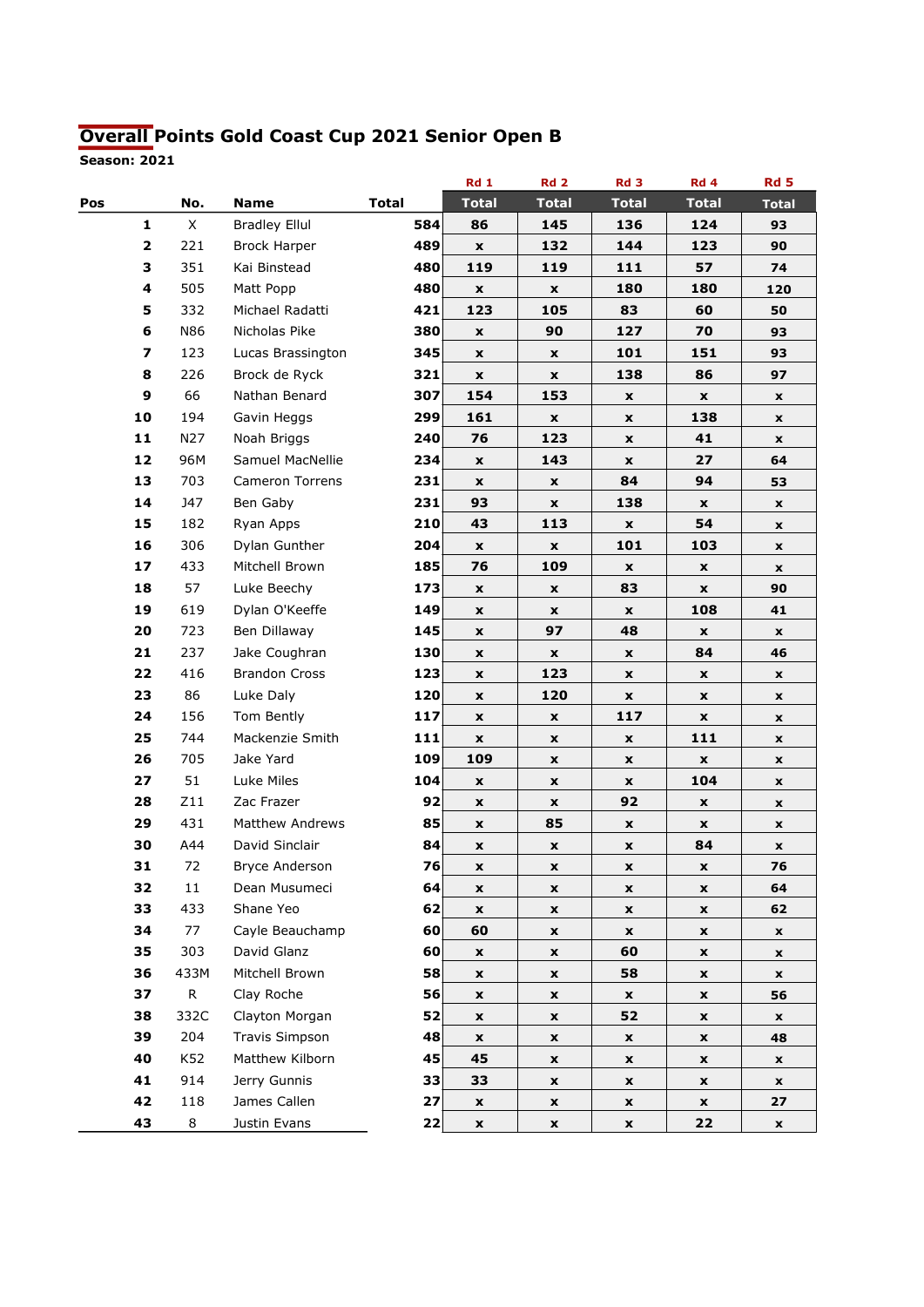## Overall Points Gold Coast Cup 2021 Vets 35-44

|     |                         |                 |                        |              | <b>Rd 1</b>        | Rd <sub>2</sub>    | Rd <sub>3</sub>    | Rd 4         | <b>Rd 5</b>        |
|-----|-------------------------|-----------------|------------------------|--------------|--------------------|--------------------|--------------------|--------------|--------------------|
| Pos |                         | No.             | <b>Name</b>            | <b>Total</b> | <b>Total</b>       | <b>Total</b>       | <b>Total</b>       | Total        | <b>Total</b>       |
|     | $\mathbf{1}$            | 688             | Brad McFarlane         | 707          | 129                | 142                | 154                | 174          | 108                |
|     | $\overline{\mathbf{2}}$ | 434             | Luke Coughran          | 686          | 121                | 139                | 161                | 168          | 97                 |
|     | 3                       | 332             | Michael Radatti        | 511          | 86                 | 107                | 131                | 109          | 78                 |
|     | 4                       | 723             | Ben Dillaway           | 391          | 78                 | 95                 | 111                | 107          |                    |
|     | 5                       | 95              | Sam Little             | 367          | $\pmb{\mathsf{x}}$ | 127                | 101                | 139          |                    |
|     | 6                       | 111             | Mike Sleeter           | 332          | 164                | 168                | $\pmb{\mathsf{x}}$ | X            | $\pmb{\mathsf{x}}$ |
|     | 7                       | A44             | David Sinclair         | 318          | $\pmb{\mathsf{x}}$ | $\pmb{\mathsf{x}}$ | 135                | 140          | 43                 |
|     | 8                       | $\mathsf 0$     | Nathan Crawford        | 294          | 174                | $\pmb{\mathsf{x}}$ | $\pmb{\mathsf{x}}$ | x            | 120                |
|     | 9                       | 433             | Shane Yeo              | 276          | 85                 | 113                | $\pmb{\mathsf{x}}$ | x            | 78                 |
|     | 10                      | K52             | Matt Kilborn           | 264          | 117                | $\pmb{\mathsf{x}}$ | $\pmb{\mathsf{x}}$ | 147          | $\mathbf{x}$       |
|     | 11                      | 431             | <b>Matthew Andrews</b> | 254          | $\pmb{\mathsf{x}}$ | $\pmb{\times}$     | 125                | 129          | $\pmb{\mathsf{x}}$ |
|     | 12                      | 182             | Ryan Apps              | 251          | 33                 | 105                | $\pmb{\mathsf{x}}$ | 113          | $\pmb{\mathsf{x}}$ |
|     | 13                      | 66              | Nathan Benard          | 248          | 119                | 129                | $\pmb{\mathsf{x}}$ | $\mathbf x$  | $\pmb{\mathsf{x}}$ |
|     | 14                      | H82             | Geoffrey Harry         | 234          | $\mathbf x$        | $\mathbf x$        | 117                | 117          | $\mathbf{x}$       |
|     | 15                      | 418             | <b>Brodie Edwards</b>  | 214          | 94                 | $\pmb{\mathsf{x}}$ | 120                | X            | $\pmb{\mathsf{x}}$ |
|     | 16                      | 77              | Cayle Beauchamp        | 193          | $\pmb{\times}$     | 164                | 29                 | X            | $\pmb{\mathsf{x}}$ |
|     | 17                      | 113             | Chris Thomsen          | 189          | X                  | 107                | $\pmb{\mathsf{x}}$ | 41           | 41                 |
|     | 18                      | 38              | Simone Bali            | 169          | 47                 | 89                 | 33                 | X            | $\pmb{\mathsf{x}}$ |
|     | 19                      | 938             | Dean Phelps            | 158          | 96                 | 62                 | $\pmb{\mathsf{x}}$ | $\mathbf x$  |                    |
|     | 20                      | $\mathbf 1$     | Andrew Reardon         | 149          | 149                | $\pmb{\times}$     | $\pmb{\mathsf{x}}$ | X            | $\mathbf{x}$       |
|     | 21                      | 25              | Ash Martin             | 147          | $\pmb{\mathsf{x}}$ | $\pmb{\mathsf{x}}$ | 50                 | X            | 97                 |
|     | 22                      | 51              | Robbie Marshall        | 139          | $\pmb{\times}$     | 139                | $\pmb{\mathsf{x}}$ | $\mathbf{x}$ | $\pmb{\mathsf{x}}$ |
|     | 23                      | 351             | Thomas Hill            | 115          | 115                | $\pmb{\times}$     | $\pmb{\mathsf{x}}$ | X            | $\mathbf x$        |
|     | 24                      | 45              | Michael Otto           | 113          | $\pmb{\mathsf{x}}$ | $\pmb{\mathsf{x}}$ | 113                | X            | $\pmb{\mathsf{x}}$ |
|     | 25                      | 41              | Jeremy McKean          | 111          | 111                | $\pmb{\mathsf{x}}$ | $\pmb{\mathsf{x}}$ | X            | $\pmb{\mathsf{x}}$ |
|     | 26                      | 43              | Andrew Peasley         | 99           | $\pmb{\mathsf{x}}$ | X                  | X                  | 99           | $\pmb{\mathsf{x}}$ |
|     | 27                      | 47              | Jack Field             | 90           | $\mathbf{x}$       | $\pmb{\mathsf{x}}$ | X                  | X            | 90                 |
|     | 28                      | 11              | Dean Musumeci          | 78           | $\mathbf{x}$       | $\mathbf{x}$       | X                  | $\mathbf x$  | 78                 |
|     | 29                      | 963             | Corey Whittington      | 76           | 76                 | $\mathbf x$        | $\mathbf x$        | $\mathbf x$  |                    |
|     | 30                      | Α               | Andrew Musumeci        | 70           | $\pmb{\mathsf{x}}$ | X                  | $\pmb{\mathsf{x}}$ | X            | 70                 |
|     | 31                      | K03             | Kevin Collins          | 64           | $\pmb{\times}$     | $\mathbf{x}$       | 64                 | X            | $\pmb{\mathsf{x}}$ |
|     | 32                      | 914             | Jerry Gunnis           | 62           | 62                 | $\pmb{\mathsf{x}}$ | $\pmb{\mathsf{x}}$ | X            | $\pmb{\mathsf{x}}$ |
|     | 33                      | V <sub>42</sub> | Dave Maher             | 31X          |                    | ΙX                 | X                  | x            | 31                 |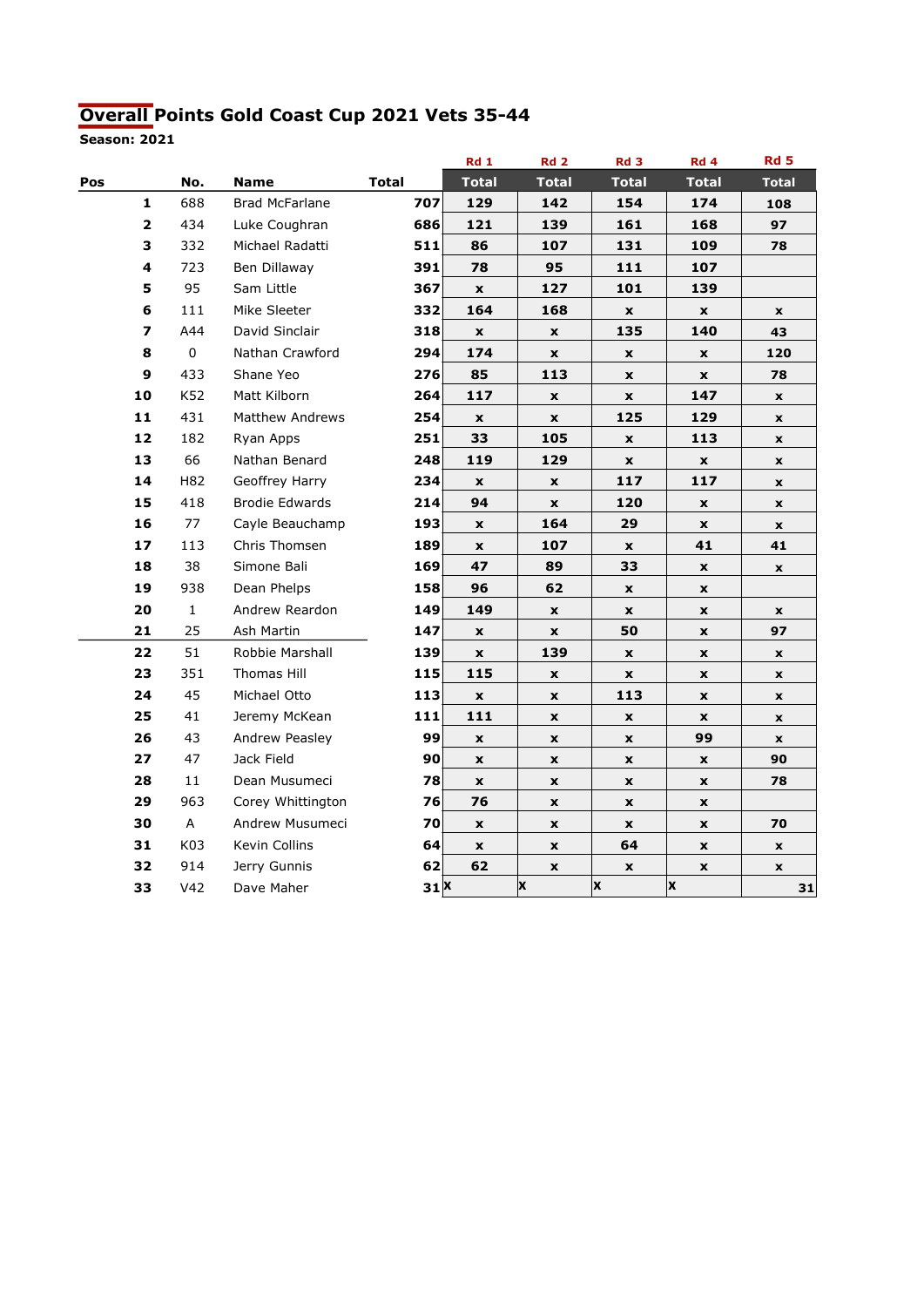# Overall Points Gold Coast Cup 2021 Vets 45 plus

Season: 2021

|     |                         |     |                       |              | <b>Rd 1</b>  | <b>Rd 2</b>        | Rd <sub>3</sub> | <b>Rd 4</b>  | <b>Rd 5</b>  |
|-----|-------------------------|-----|-----------------------|--------------|--------------|--------------------|-----------------|--------------|--------------|
| Pos |                         | No. | <b>Name</b>           | <b>Total</b> | <b>Total</b> | <b>Total</b>       | <b>Total</b>    | <b>Total</b> | <b>Total</b> |
|     | $\mathbf{1}$            | 975 | Steven Young          | 765          | 170          | 174                | 149             | 164          | 108          |
|     | $\overline{\mathbf{2}}$ | G92 | David Gillan          | 635          | 140          | 135                | 125             | 141          | 94           |
|     | 3                       | U69 | Leigh Darke           | 574          | 123          | 119                | 111             | 135          | 86           |
|     | $\overline{\mathbf{4}}$ | C72 | Shane Cameron         | 541          | 134          | 109                | 95              | 125          | 78           |
|     | 5                       | 48  | <b>Matthew Carnes</b> | 441          | 114          | 168                | 159             | $\mathbf{x}$ | $\mathbf{x}$ |
|     | 6                       | 639 | Peter Lennan          | 497          | 151          | $\mathbf 0$        | 92              | 154          | 100          |
|     | 7                       | 33  | Mark Verheijen        | 423          | $\mathbf{x}$ | 111                | 103             | 127          | 82           |
|     | 8                       | 660 | Justin Hartigan       | 331          | $\mathbf x$  | $\mathbf x$        | 157             | 174          | $\mathbf{x}$ |
|     | 9                       | 21  | Anthony Hall          | 311          | $\mathbf{x}$ | 150                | 161             | $\mathbf{x}$ | $\mathbf x$  |
|     | 10                      | 119 | Chris Bailey          | 358          | 137          | 131                | $\mathbf{x}$    | x            | 90           |
|     | 11                      | 167 | Tony Watene           | 195          | $\mathbf{x}$ | 82                 | 113             | $\mathbf{x}$ | $\mathbf{x}$ |
|     | 12                      | 73  | Dan Whelan            | 139          | $\mathbf{x}$ | 139                | $\mathbf{x}$    | x            | $\mathbf{x}$ |
|     | 13                      | 79  | Paul Hamilton         | 136          | $\mathbf{x}$ | $\mathbf x$        | 136             | $\mathbf{x}$ | $\mathbf{x}$ |
|     | 14                      | 85  | Stephen Pearce        | 129          | 129          | $\mathbf x$        | $\mathbf x$     | x            | $\mathbf{x}$ |
|     | 15                      | 74  | Mal Dalton            | 120          | $\mathbf{x}$ | $\mathbf{x}$       | $\mathbf x$     | $\mathbf{x}$ | 120          |
|     | 16                      | 69  | Jason Tedeschi        | 117          | $\mathbf{x}$ | $\mathbf x$        | $\mathbf x$     | 117          | $\mathbf{x}$ |
|     | 17                      | 191 | Adam Middleton        | 113          | $\mathbf{x}$ | $\mathbf x$        | 113             | $\mathbf{x}$ | $\mathbf{x}$ |
|     | 18                      | 131 | Phillip Hoopert       | 89           | $\mathbf x$  | $\mathbf x$        | 89              | x            | $\mathbf{x}$ |
|     | 19                      | 477 | Jai Schluter          | 53           | $\mathbf x$  | $\mathbf x$        | 53              | x            | $\mathbf{x}$ |
|     | 20                      | 349 | Tim Williams          | 27           | $\mathbf{x}$ | $\pmb{\mathsf{x}}$ | 27              | x            | $\mathbf{x}$ |

## Overall Points Gold Coast Cup 2021 Women

|     |                         |     |                        |                  | <b>Rd 1</b>  | <b>Rd 2</b>    | Rd <sub>3</sub> | Rd 4               | Rd <sub>5</sub> |
|-----|-------------------------|-----|------------------------|------------------|--------------|----------------|-----------------|--------------------|-----------------|
| Pos |                         | No. | <b>Name</b>            | <b>Total</b>     | <b>Total</b> | <b>Total</b>   | <b>Total</b>    | <b>Total</b>       | <b>Total</b>    |
|     | 1                       | 13  | Renee Field            | 753              | 158          | 180            | 135             | 180                | 100             |
|     | $\overline{2}$          | J35 | Jessica Siemon         | 674              | 137          | 162            | 127             | 154                | 94              |
|     | 3                       | 64  | Jessica Benard         | 414              | 139          | 150            | 125             | $\mathbf x$        | $\mathbf{x}$    |
|     | 4                       | 1   | Taylah McCutcheon      | 360              | 180          | $\mathbf{x}$   | 180             | $\pmb{\mathsf{x}}$ | $\mathbf{x}$    |
|     | 5                       | 808 | <b>Bobbie Schluter</b> | 275              | $\mathbf{x}$ | $\mathbf{x}$   | 117             | 158                | $\mathbf{x}$    |
|     | 6                       | 211 | Krystal Howarth        | 249              | $\mathbf{x}$ | $\mathbf{x}$   | 141             | $\boldsymbol{x}$   | 108             |
|     | $\overline{\mathbf{z}}$ | 151 | Taylor Peet            | 158              | $\mathbf{x}$ | $\mathbf{x}$   | 158             | $\mathbf x$        | $\mathbf{x}$    |
|     | 8                       | 71  | Caitlin Talone         | 154              | 154          | X              | $\mathbf x$     | X                  | $\mathbf{x}$    |
|     | 9                       | 523 | Jasmin Stagg           | 154              | $\mathbf{x}$ | $\mathbf{x}$   | 154             | $\mathbf x$        | $\mathbf{x}$    |
|     | 10                      | 494 | Charli Cannon          | $120^{\text{X}}$ |              | Ιx             | ΙX              | Ιx                 | 120             |
|     | 11                      | 16  | Nikki Waters           | 88 X             |              | Ιx             | Ιx              | x                  | 88              |
|     | 12                      | 699 | Jenna Slavin           | 88 X             |              | x              | ΙX              | ΙX                 | 88              |
|     | 13                      | K96 | Kirra Mowska           | 74               | $\mathbf{x}$ | $\pmb{\times}$ | 74              | $\boldsymbol{x}$   | $\mathbf{x}$    |